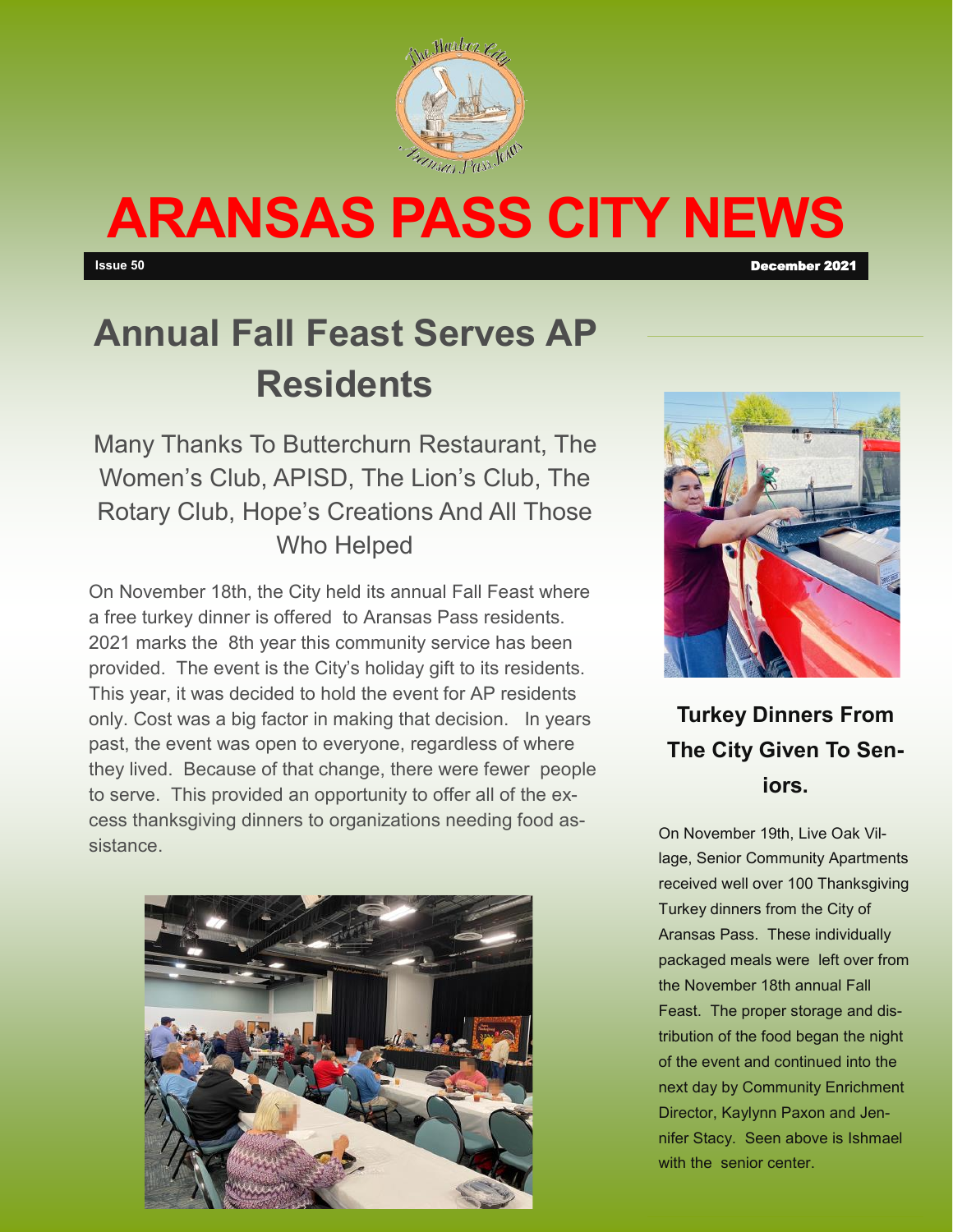

# **City Property Provided Filming Locations For A Movie**

During November, Thunderbird Films with Chipancy, LLC used the AP library (see pics above and below) and the City Jail as lòcations to film a movie titled "Only The Good Survive". About 40 to 50 film people were on site at each place. The movie company scouted the sites well ahead of the scheduled "shoots" and found that they met their needs. The City Council had to approve a location agreement with the company prior to filming.

### **Mayor Gomez Honored at EDC Banquet**

Mayors in San Patricio County were honored at the annual San Patricio County Economic Development Corporation banquet. One of the honorees was Aransas Pass Mayor Ramiro Gomez. Pictured below are Mayor Gomez (L) and SPC Economic Development Director Adam Gawarecki. The San Patricio County Mayors were recognized for their contributions to local economic development.



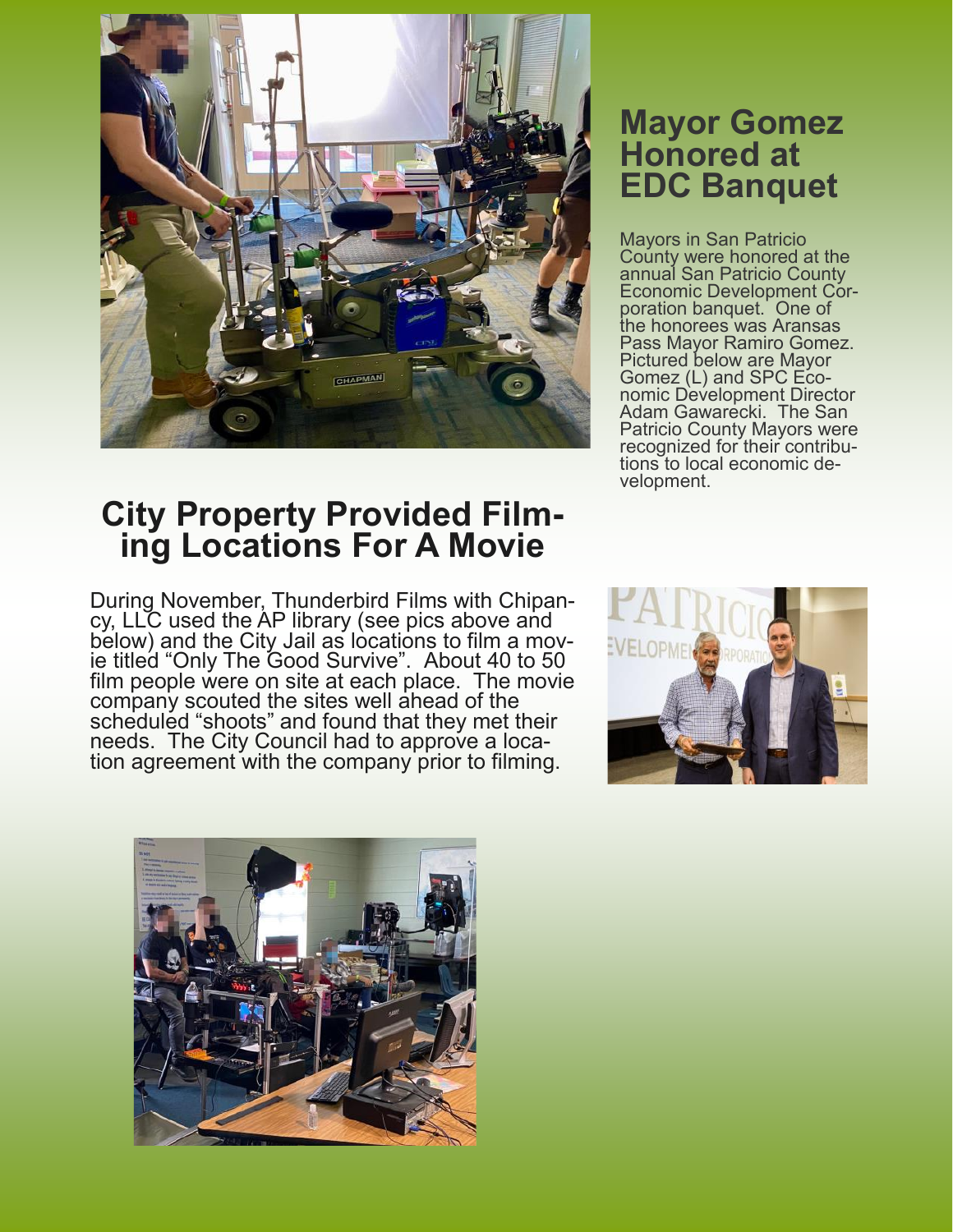#### **Before and After**

Below are before and after pics of the Aransas Pass Christmas Tree. This annual project is possible because of the Aransas Pass Chamber of Commerce. Mayor Ram Gomez assisted with the tree. Because it is located at the Aransas Pass traffic median, the tree is seen by thousands of holiday travelers each year.







## **Community Health Comes to Aransas Pass**

After over a year of work by many people and organizations, the Amistad Community Health Center is expanding to Aransas Pass. During a ribbon cutting ceremony on November 16th (see pic below of Councilwoman Jan Moore speaking at the event), the City was recognized for its role in helping to bring Amistad here. The health organization also has clinics in Corpus Christi and Robstown. A large billboard on Wheeler currently is advertising the AP office. Starting with Pediatrics, the facility, which is located next door to the former hospital, will later expand to other medical services. In addition to Councilmember Moore, Councilmember Carrie Scruggs also attended the ribbon cutting ceremony.